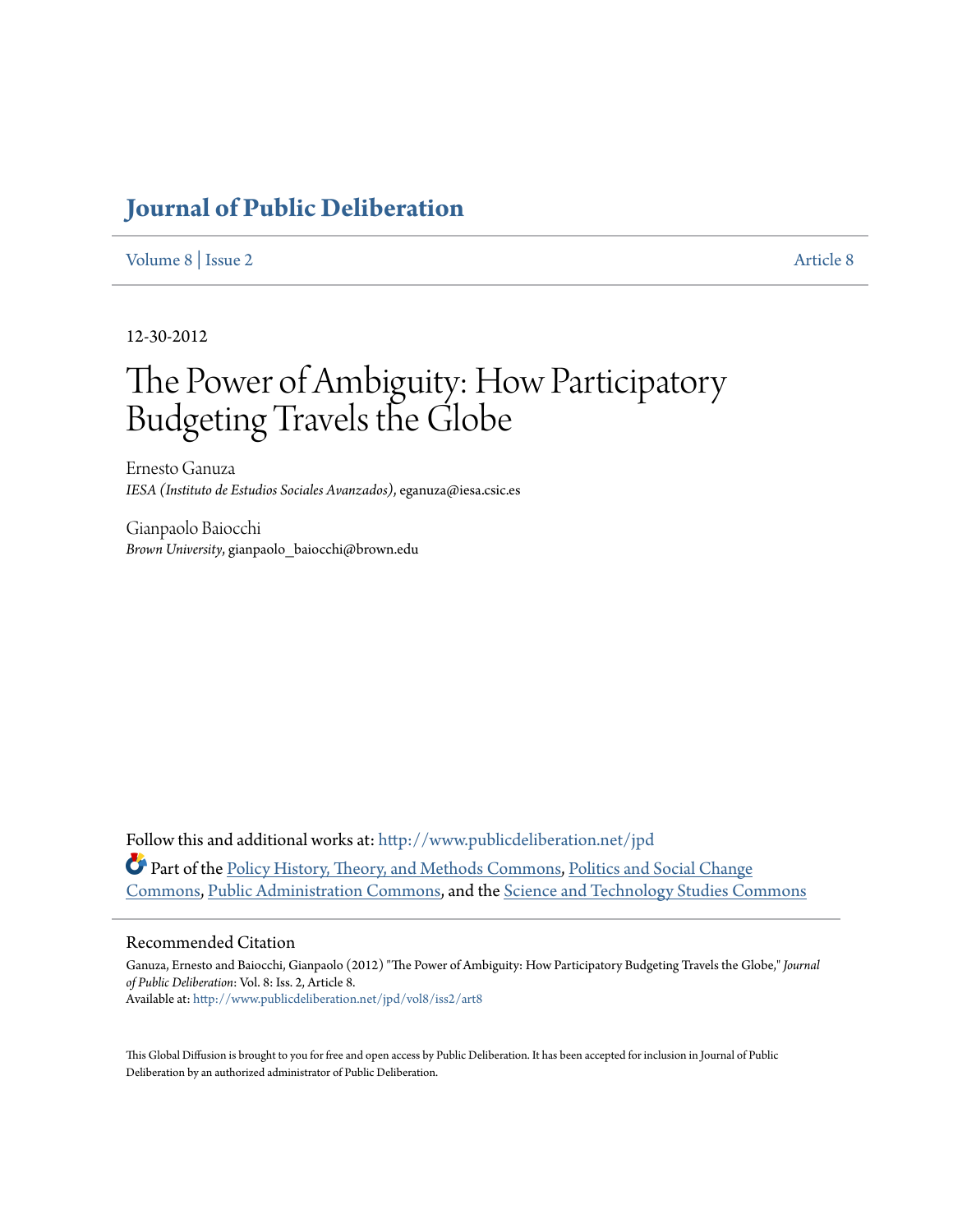# The Power of Ambiguity: How Participatory Budgeting Travels the Globe

#### **Abstract**

From its inception in Brazil in the late 1980s, Participatory Budgeting has now been instituted in over 1500 cities worldwide. This paper discusses what actually travels under the name of Participatory Budgeting. We rely on science studies for a fundamental insight: it is not enough to simply speak of "diffusion" while forgetting the way that the circulation and translation of an idea fundamentally transform it (Latour 1987). In this case, the travel itself has made PB into an attractive and politically malleable device by reducing and simplifying it to a set of procedures for the democratization of demand-making. The relationship of those procedures to the administrative machinery is ambiguous, but fundamentally important for the eventual impact of Participatory Budgeting in any one context.

#### **Keywords**

Participatory Budgeting, Translation, Citizen Participation, Diffusion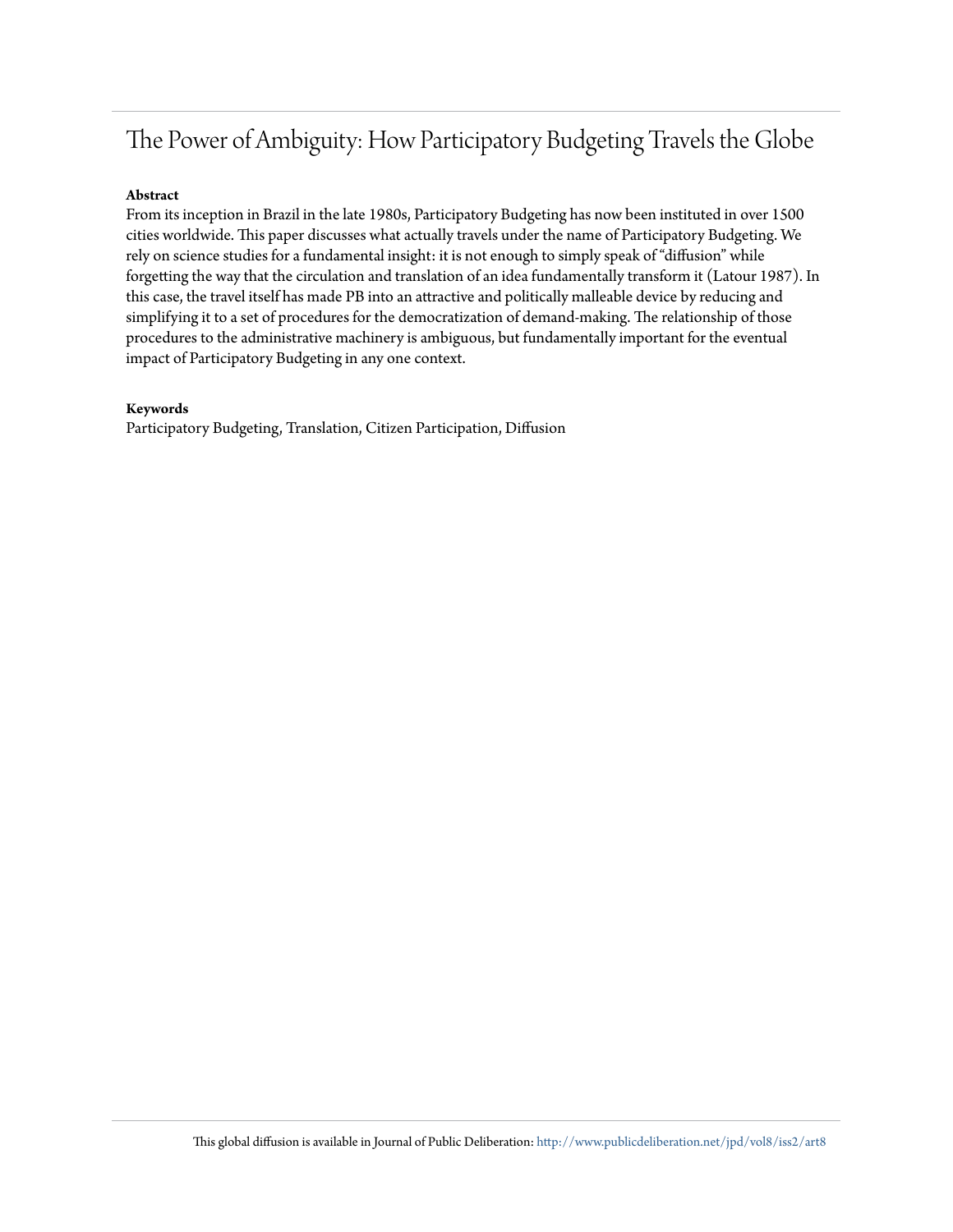#### **Introduction**

To speak of Participatory Budgeting today is to speak of a seemingly infinitely malleable set of institutions that, as the articles in this issue reflect, continues to attract attention from actors on all ends of the political spectrum. It is to speak about an institution present in more than 1500 cities spread over five continents, and with training manuals in dozens of languages (Sintomer et al., 2010). Observers have noted that the literature on PB has progressed in phases, first looking at successful cases, to then developing a comparative framework, asking whether it has achieved the same outcomes and how this varied by context (Avritzer, 2006; Baiocchi, 2005; Marquetti, 2003; Santos, 1998; Wampler, 2007). A new critical discourse about Participatory Budgeting has also appeared to temper the generally more positive earlier literature. For example, a number of recent studies on participatory budgets have begun to point to the weak impact they have had on the dynamics of the municipalities where they have been implemented beyond Brazil (He, 2011; Sintomer et al., 2008), even though the experiences in question were rhetorically justified by the "Porto Alegre Story." In those cases, in fact, Participatory Budgeting was peripheral to city administrations, outcomes were technically over-determined, and the decision-making of participants was far removed from any the locus of local power.

In this essay we wish to shift the discussion away from the impact of PB in different contexts to try to answer what we think is a more important, and more fundamental question: What is it is that *actually* travels under the name of Participatory Budgeting? As we detail elsewhere, Participatory Budgeting has been the subject of dozens of international exchange programs, literally hundreds of conferences, and has been the primary reason for the existence (and funding) of several NGOs that promote and help implement it. We rely on science studies for a fundamental insight: it is not enough to simply speak of "diffusion" while forgetting the way that the circulation and translation of an idea fundamentally transform it (Latour, 1987). In this case, the travel itself has made PB into an attractive and politically malleable device by reducing and simplifying it to a set of procedures for the democratization of demand-making. The Participatory Budgeting that has traveled promises to solve one of the problems of democracy, namely its unruliness and unpredictability, substituting this with rational, more inclusive, and more transparent demand-making. This makes it compatible with both "good governance" and New Public Management discourses as well as with some social justice projects. Whether it ultimately leans one way or another depends on a whole host of factors, the most important of which is its relationship to government structures and procedures. And on this, the prescription is ambiguous, which helps account for its polyvalent appeal. The separation from administrative reforms that made PB malleable and adaptable also made its relationship to an imaginary of social justice ambiguous.

Our argument in this essay is straightforward. There are two phases in the travel, with a dividing line in the late 1990s. In the first phase, PB traveled as part of a set of comprehensive administrative reforms. PB emerged out of the cauldron of leftist experimentalism in Brazil in the early 1990s, as a particularly successful instrument, one that seemed to render compatible social justice, good governance, and electoral fortunes for the left. It traveled, largely in Brazil, but to some extent in Latin America in the 1990s as a centerpiece of a political strategy. At that point, administrations implemented it wholesale, often adapting and innovating parts, but also implementing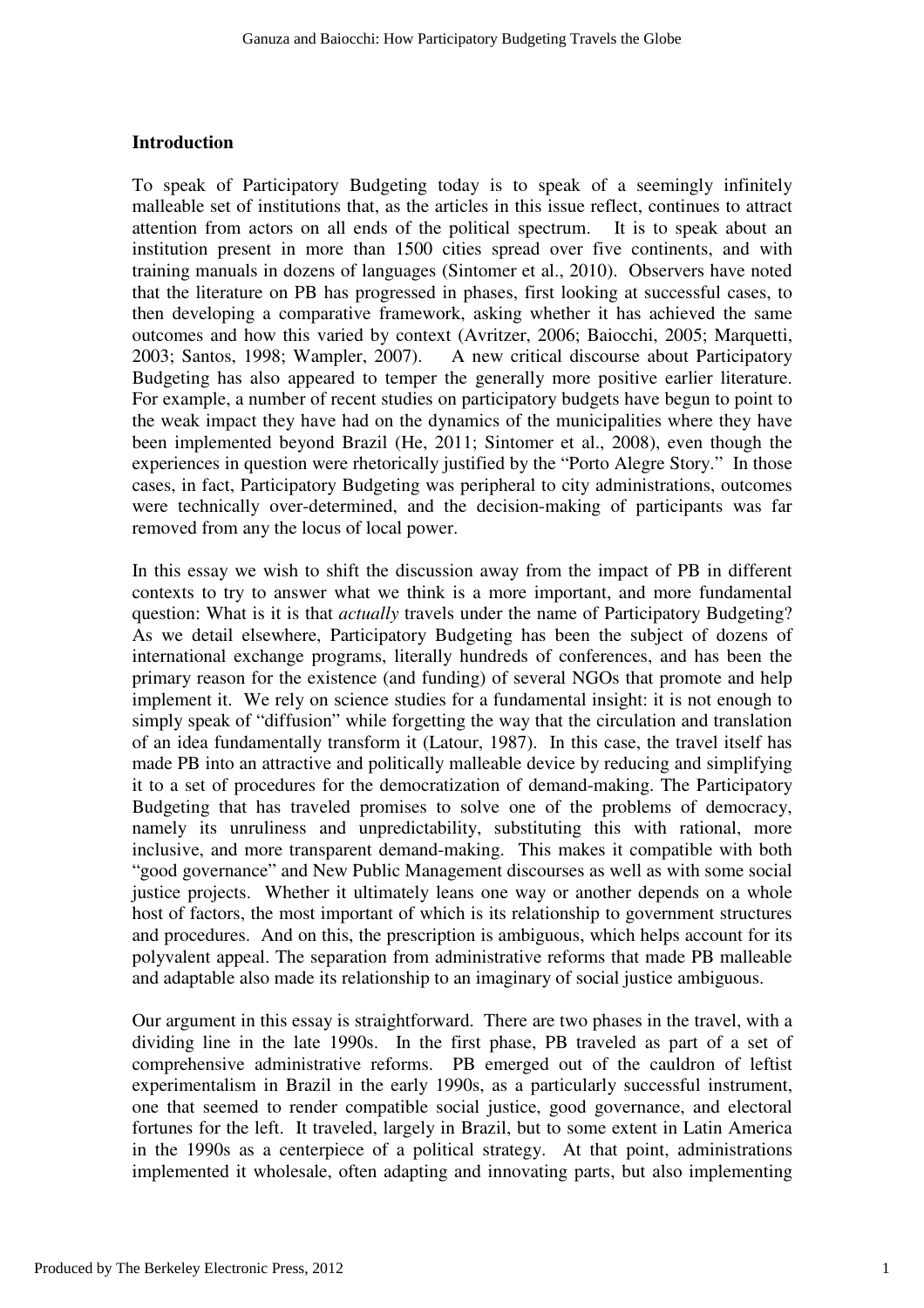administrative reforms. It was a centerpiece of a *political strategy*, and, as has been documented, traveled as a representative of a leftism that could work because it broke with clientelism as well as with movements or the idea that leftists could only oppose capitalist institutions instead of transforming them. In the late 1990s, however, things changed. PB attracted international attention, becoming a best practice that was taken up by a number of international networks. Now, it traveled as a politically neutral device, one that could improve governance and generate trust in government. In this article we insist that this latter transformation was premised on the decoupling of Participatory Budgeting from a broader set of institutional reforms of which it had been part in 1990s.

Scholars influenced by science studies make a distinction between *policy instruments* and *devices* (Lascoumes and Le Gales, 2007). A *policy instrument* "is a means of orienting relations between political society (via the administrative executive) and civil society (via its administered subjects), through intermediaries in the form of *devices*." (Lascoumes and Le Gales, 2007: 5). Devices, more humbly, "mix technical components (measuring, calculating, the rule of law, procedure) and social components (representation, symbol)." Participatory Budgeting in its earlier stages would have been closer to a policy instrument, for it implied a very specific way of orienting the relationship between political society, civil society, and the state, while later versions are closer to an isolated device that has less to say on those relationships. Social justice became less important in the latter version as the mechanisms that linked participation to redistribution disappeared from the prescription. The story very much confirms other accounts of "fast policy transfer" in the current moment. Today policies are more likely to "move in bits and pieces—as selective discourses, inchoate ideas, and synthesized models" (Peck and Theodore, 2010), rather than as complete and coherent blueprints.

Before making these points, however, we first turn to the origins of Participatory Budgeting, in Porto Alegre, in the mid 1980s, before discussing its transformation into an international policy device as a tool for good governance and the ambiguities it generates. Here we focus on Porto Alegre, as its importance and influence on the global travel of PB is well accepted. But as has been well discussed, the implementation of PB in Brazil in other cities at the time generally shares the characteristic of being a policy instrument. Though widely varied, and often innovative in specific contexts, PBs were implemented as part of a whole set of administrative reforms.

#### **The beginnings of a new policy instrument**

In October of 1985, when community activists met with mayoral candidates in what was to be the first free election in the city of Porto Alegre since the military coup in 1964, they must have had little idea of how the discussion that evening would resonate around the world over the next quarter century. The minutes from the meeting describe how activists who had come together under the umbrella of UAMPA, the Union of Neighborhood Associations, had prepared a slate of questions to each of the candidates. These covered many of the concerns of urban social movements at the time: for example, "How would the candidate, as Mayor, improve public housing or transportation?" But one of the questions also was whether, and how, the Mayor would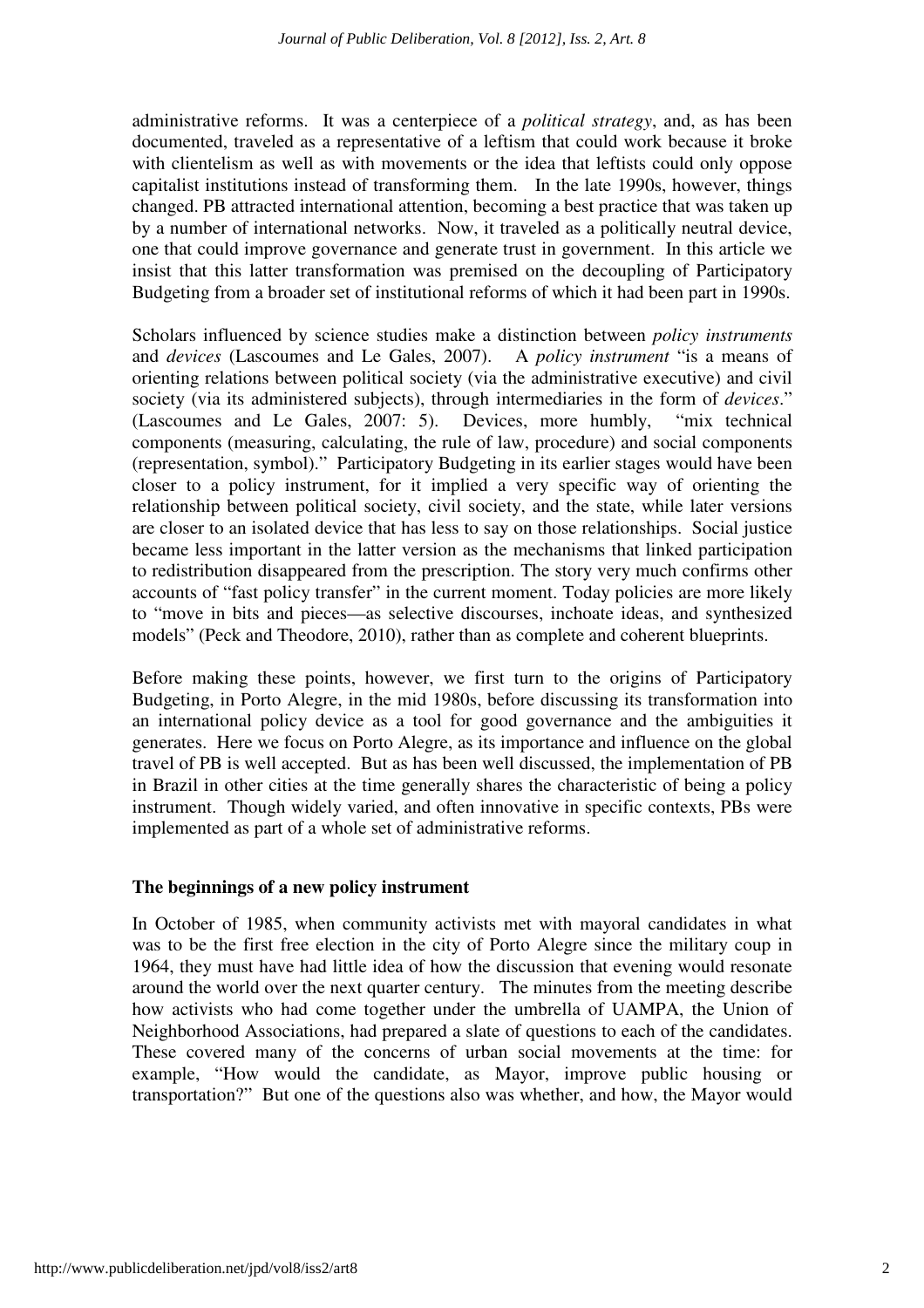implement community control over municipal finances, an idea endorsed earlier that year by the neighborhood associations in its yearly congress.<sup>1</sup>

The mayor elected later that year, of the Labor Party (PDT), *gestured* toward participation but in the end did not create the imagined institutions. The mayor elected in the following election (1988), Olívio Dutra of the Workers' Party (PT), eventually set in motion a process so that by 1990 and 1991 something called "Participatory Budgeting" was implemented, took hold, and by 1992 could be said to have worked. Porto Alegre´s administrators managed to do something that had eluded leftists up to that point: combine good governance, social justice and redistribution (Utzig, 1996). However, the way to put a new policy instrument in motion wasn't easy.

The story, so far, is well known. The PowerPoint presentation on the history of Participatory Budgeting that precedes its introduction anywhere usually has a slide that makes the same point: social movements introduced an idea, the government of the Workers' Party took it up, it *worked,* and it traveled the world. There are two elements often missing from presentations that we discuss here. First, is that there is one crucial difference between the proposal that came from social movements and the thing that worked. The *translation* of the idea, the realignment of meanings and interests as new allies were brought on board, changed it in one fundamental respect: it *de-emphasized*  the role of existing associations and their leaders in favor of the individual citizen.<sup>2</sup> It was perhaps its most visible part, but was not its only, nor even perhaps its most important, part. Second is that Participatory Budgeting was an integral part of a *whole administrative project that worked.* 

## *Breaking with Associational Democracy*

The participatory proposal made by civil society in Porto Alegre was based on associations. If we return to the original document from the neighborhood associations, it called for a system "where the investment priorities of each district would be discussed with *popular leaders of each district*," where there would be "Popular Councils throughout with proportional representation of the community movement to discuss the municipal budget." (UAMPA, 1985). The UAMPA proposal was one in which *representation of associations* was central. In it, representatives of clubs, churches, associations and "others" would come together in a forum to debate proposals.

The Participatory Budget that was implemented in 1990, in contrast, had as one of its key principles that "meetings would be open to anyone" without privileging of existing associations or movements. Any citizen – associated or not, could come to the meeting and have an equal voice. The distance between the two ideas was immense and profoundly consequential. In terms of political theory, it is the difference between associational democracy (or corporatism for that matter) and direct democracy. It is the difference between placing special value in autonomous spaces in civil society and their

<sup>&</sup>lt;sup>1</sup> We thank Marcelo K. Silva for turning up this reference and for long insisting that the PT did not invent Participatory Budgeting.

 $2$  Interview with leaders of UAMPA in 1989 (2008).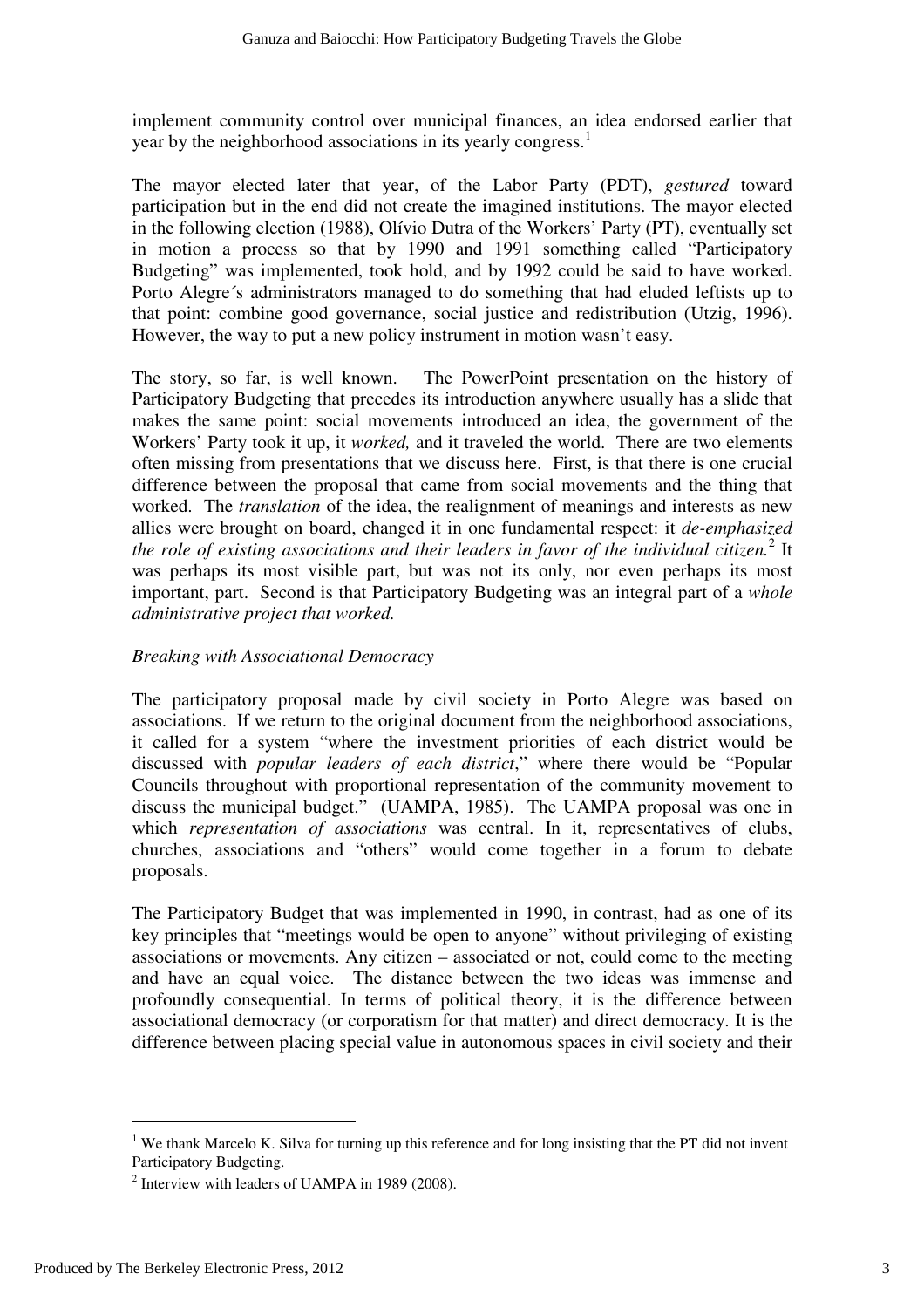capacity to generate demands, and placing special value in spaces where all citizens can participate on equal footing.<sup>3</sup>

Collectives, like unions, had been previously understood as privileged interlocutors to speak on behalf of the whole, became symbolically reduced to a segment smaller than the whole<sup>4</sup>. In our view, this was a very important turning point in the transformation of the PT from a party *of movements* into a party that seeks to govern well. administration's discourse on the autonomy of civic organizations and the government responsibility for the whole city were rooted in a new imaginary of how interactions between state and society should be.

This process was something of a novelty: these were to be procedures based on the participation of "ordinary" citizens allowed to debate the general interest, as a new form of management of public affairs. It did not go *against* associations per se – as many imagined this process would empower civil society, as much as it was a *challenge to their monopoly of representation of the people, or the idea that they represented all citizens*. But it required new administrative habits to handle this new political subject (all citizens), which implied a big change for an administrative apparatus developed around privileged interlocutors.

#### *Administrative Reforms*

As the administration began to change its discourse in terms of a *city for all,* it also began to reorganize its administrative machinery. In order for a "new public sphere" to emerge, it was necessary to reach all citizens and develop transparent spaces of interactions with the administration (Genro, 1999). Former Mayor Raul Pont (2003) argued that Brazil did not have traditions to draw on like the referendum in Switzerland or participatory traditions from the Middle Ages in Europe, so it was necessary to *invent* something new. Although an exaggeration, it gives a sense that the PB was not only understood as an invitation for people to participate, but as part of a thoroughgoing set of reforms to devise a wholly new way of governing. The reform consisted of four lines of action.

First, all social demands were channeled through the PB, and all other channels were essentially closed. Contact with the administration on the part of the population was to be made almost exclusively through the PB. The government transformed the whole administration in such a way that it was impossible to receive any funds, investments, or projects outside of the participatory process (Baiocchi, 2005). This was a rupture with old traditions on the political right *and* the left. It was meant as a way to avoid cronyism, circumventing politicians, but it also circumvented social movements. One of the founders of UAMPA recalled that, though the federation had played a role in the early stages, the process went on without it, and its role as interlocutor was marginalized because "when any demand reached the city councilors, their message was

 $3$  The discussion of associational democracy is beyond the scope of this essay. See Cohen and Arato (1992), for example, for a key text.

<sup>&</sup>lt;sup>4</sup> And in response to the question of whether this represented a rupture with union allies, Genro responded in the same interview that ¨this was not a severing, because there would have had to be an alliance (…) The administration does not establish alliances with unions. That is a completely distorted vision." (1990:58)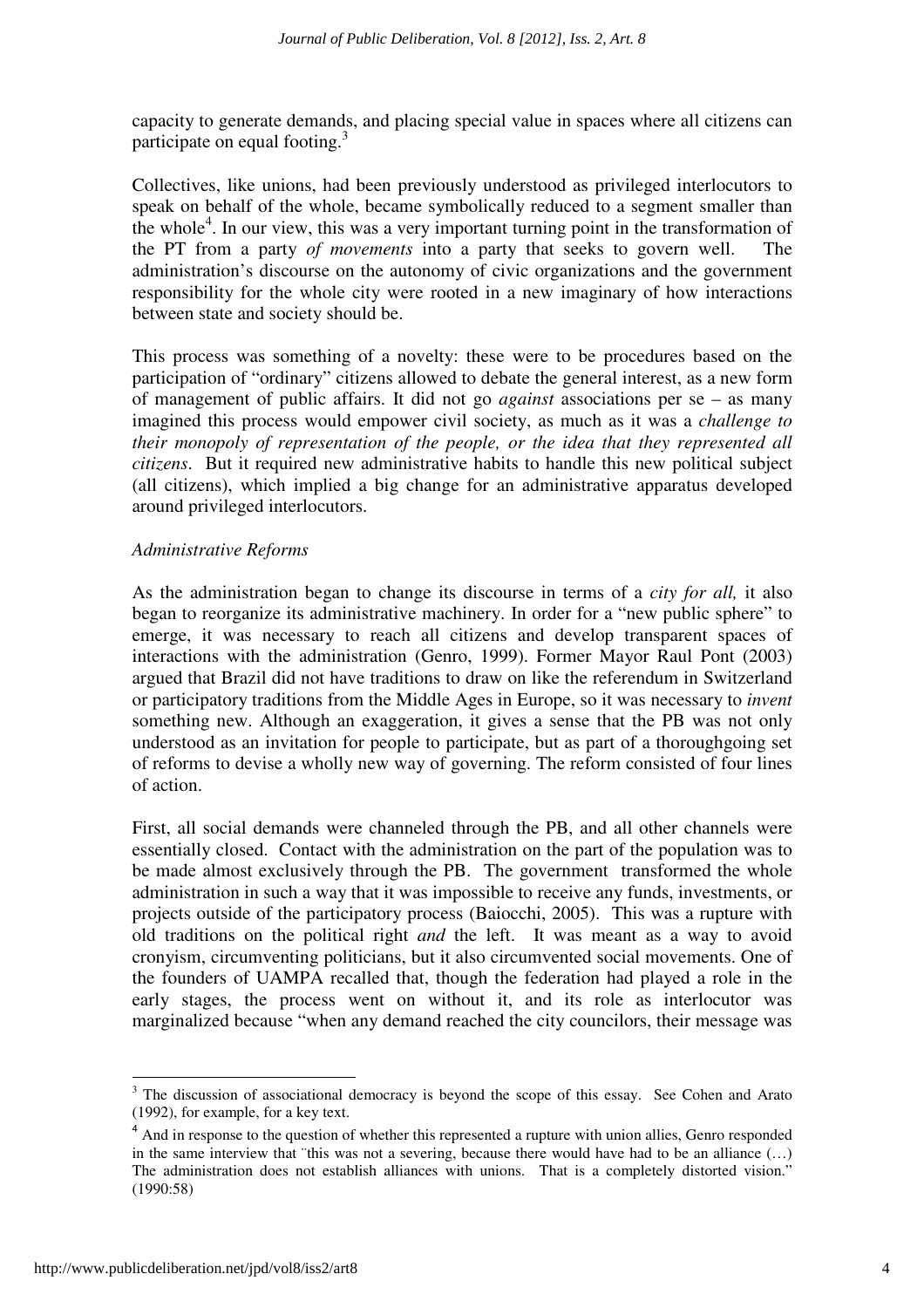to say to the people that they had to go to the PB to get anything done about it." However, in time, "everybody was for the PB; cronyism was finished."

Second, in order for "participation to come into the administration" it was necessary to create new patterns and practices *within* the administration. This was a combination of "political centralization with administrative decentralization" (Navarro, 1996). Centralization was achieved by the creation of a new cabinet-level department that centralized all participatory inputs and coordinated these efforts and stood *above* municipal departments. The idea was to "ring-fence" the capital budget from other sources of pressure, and to ensure impartiality in implementation. Control from above helped prevent policy implementation from becoming currency in the jockeying for political power. Finally, a centralized planning department above municipal departments also helped have a vision of the whole, preventing superfluous projects. This was combined with de-centralization efforts and with a series of administrative reforms to prepare the administrative machinery to receive the inputs from the participatory process. For example, all municipal departments were required to create positions of community facilitators. Community facilitators were to be the "face" of each municipal department in each of the city's districts, and required to attend PB meetings with the express purpose of helping participants prepare technically viable projects and to be accountable for the ongoing projects. Community facilitators attended a weekly forum to keep participatory processes coherent. Finally, there was an effort to subsume technical expertise, what has been well documented and described as "techno-democracy" (Santos, 2002). As much as possible, "technical expertise was to be made subservient to the popular mandate, and not the other way around," as one of the facilitators described it in an interview in  $1999<sup>5</sup>$ .

Third, the public decision-making process was organized on the basis of a multi-stage process in which decisions were adopted progressively. If associations lost their role as privileged connectors between state and civil society, it was necessary to supply other devices. Rather than bargaining, deliberative and preference-averaged procedures were combined to achieve a measured decision within a universal scenario where all citizens had a voice. This included a deliberative procedure in which citizens had to evaluate the distribution of scarce resources applying criteria of social justice. The criteria will be subsequently used to prioritize citizens' proposals. It was a procedure close in spirit to Rawls's "veil of ignorance" mechanism. This process could solve the problem of uncertainty, transforming the usual logic of protest into a rationalized process of demand-making. This could help participants from making snap decisions; instead they were encouraged to take the general space (the municipality) into account and prioritize their proposals accordingly (Abers, 2000).

Fourth, there was a significant tributary and fiscal reform to increase revenues. The reforms introduced tax progressivity in the two most important Brazilian municipal taxes, the taxes on real estate, and on services; different utility rates were updated and indexed to inflation; control was also increased over tax fraud. Real estate taxes became increasingly important, going from 5.8% of the volume of municipal revenues to nearly 18% of total revenues, while the services tax went on to account for 20% of municipal revenues (Santos, 2002: 68). Tax evasion was also significantly reduced over ten years later (Baeirle, 2003). These reforms essentially doubled the city's income

 $<sup>5</sup>$  Interview with one of the facilitators of PB in Porto Alegre (15/10/1999)</sup>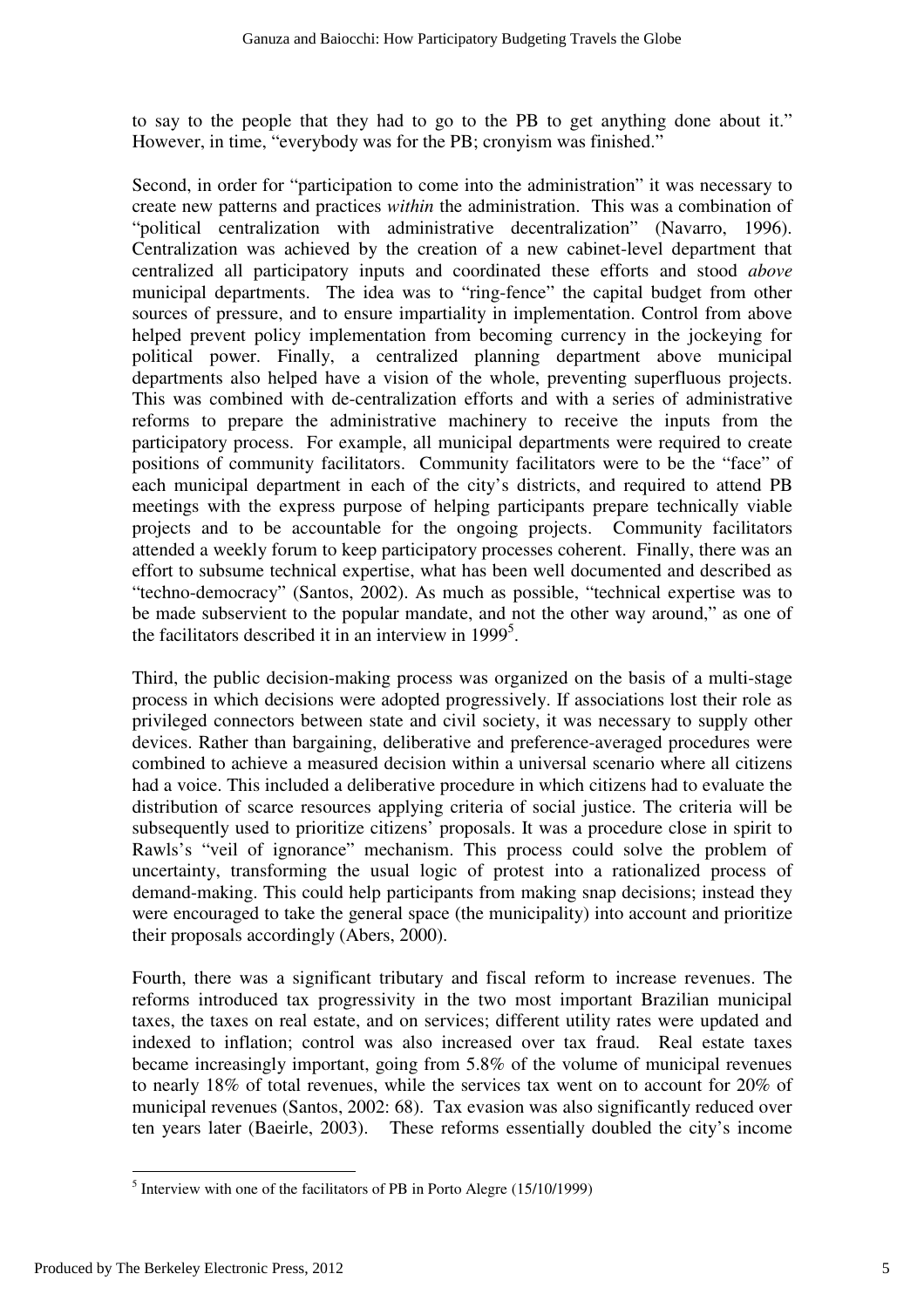over the ten years. To put it in context, while roughly two thirds of municipal budgets in Brazil, overall, come from transfers from higher levels of government during the time period, Porto Alegre´s own revenues accounted for almost 60% of its budget. This was almost the level of local fiscal autonomy of European cities (Carvalho and Felgueiras, 2000; Santos, 2002; Bremaeker, 2004).

PB thus became a specific device that allowed the state to rule and imagine other relations between state and civil society. These relations, as Genro showed, meant a new process of democratization, but from above. It wasn't based only on participation but also on new administrative routines. But as we'll see in the next section, while PB got to translate the wishes of change made by civil society organization into administrative language, as an isolated device this change provoked confusion and ambiguities.

## **Rationalized Participation**

During the 1990s PB was a success. Porto Alegre's poorer citizens participated in droves in a relatively simple system that promised, and delivered, results. Many poor urban denizens, otherwise having little voice in government or political affairs, became apt and loyal participants, diligently coming to meetings week after week to debate the arcana of municipal finances and regulations as they decided on investment priorities for their neighborhoods, boroughs, and the city itself. The administrative reform improved the administrative machinery, improved the conditions of poor people, and established a new way of administering that would eventually cause admiration elsewhere. And it proved politically efficacious: the PT administration was comfortably re-elected in 1992, 1996, and 2000, each time advertising the PB as the centerpiece of a mode of governance that benefited the "whole city."

But as a *form of democratization from above*, based on transparent devices and supported by citizens' participation, the process was not without problems. As it was supposed to transform collective action from protest to proposition, it gave civil society a new role in public affairs. If we imagine, for a moment, an idealized Habermassian sequence (cf. Habermas, 1996) in which informal debate in the public sphere (by citizens) is followed by structured deliberation of formal positions (by civil society organizations) that are then passed along to authorities, PB radically changed the usual stages of this political process. Instead of an informal debate, PB set up a structured debate among people and this formal deliberation was translated directly to administration. This would take place in a horizontal public space where citizens gained influence over public decisions. If earlier, utopian versions of civil society theory (cf. Cohen and Arato, 1992) imagined social movements as connectors between public opinion and public policy, with PB it was the administration that established and regulated those communication channels. But it did so on its own terms. Participatory Budgeting translated the wishes that emerged in grassroots democracy into a technical and rational language, and into sensible projects that could be weighed against each other in a transparent way, thus helping citizens present their needs.

But this idea is premised on accepting certain limits of the public debate, mainly based on administrative limits and schedule. Within Participatory Budgeting meetings, demands do not exceed the boundaries of the process (they can exceed but they are then disqualified), individual participants are not unfairly swayed or overwhelmed by organized groups, and there is a value-neutral way to adjudicate between competing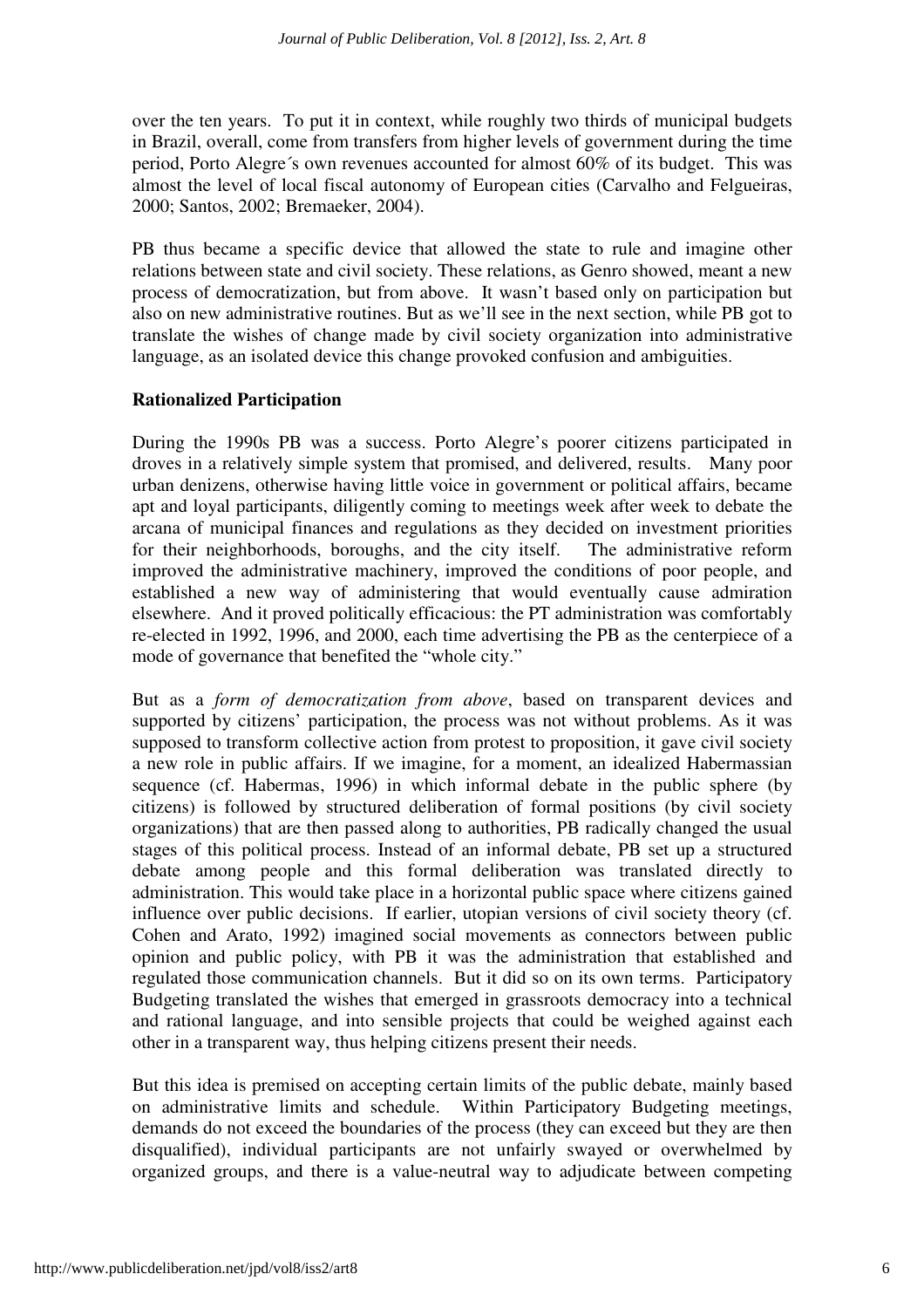demands. That is, through procedure, PB promises to make democracy more bounded, more fair, and more objective. But this, by definition, excludes demands, projects, and ways of making claims.

This was not lost on Porto Alegre's civil society. For neighborhood leaders accustomed to the "dance" of protest and favor-trading (and privileged access to clientelist politicians) the new relations between state and civil society structured by universal procedures come to be seen as a way to neutralize the countervailing powers of social movements. For some radical activists within UAMPA, the PB meant imbuing participation with a different logic, focused on resolving the specific issues of life in the city, "which prevented us from attacking the core problems: how the city was financed, what state model was desired." The UAMPA decided to remain outside "because it seemed a contradiction to be discussing how to share out a scant municipal resource, fighting for a piece of the budget, instead of debating the financing of the cities."<sup>6</sup> For many of those activists it was seen as forcing social movements to accept the power of the administration to shape the terms of the debate. In most other contexts, the introduction of Participatory Budgeting as an isolated device constitutes a kind of "democratization from above," in which limits may come to be experienced strongly as external impositions by civil society organizations.

#### **From a new policy instrument to an isolated device**

The ideas of the rationalization of demand-making, transparency, and sensitivity to public opinion fit well with new ideas taking root in both international agencies and policy networks in the Global North at the time. Renewed attention to good governance, participation, and institutional reforms was part of the mood in development circles, when Participatory Budgeting started to attract international attention in the mid-1990s. Similarly, ideas of civic engagement as a tool for administrative modernization were becoming more and more important in Europe at the time (OECD, 2001).

PB was actually recognized as a best practice at the UN Habitat Istanbul meeting of 1996. The description of the best practice at that moment, and at subsequent iterations, was a simplification: PB was defined as sequence of meetings premised on universal participation and a fair and transparent decision-making. Ideas about state reforms as necessary conditions for establishing PB all but disappeared, and the close connection between participation and administration was severed. In fact, the logic was turned on its head: Participatory Budgeting was now understood as a device that itself could help improve administration rather than device within a set of reforms to administration. Instead of pointing to fiscal reforms as a pre-condition to PB, increased revenues were now sometimes framed as an *outcome* of PB.

Europe was the first continent beyond Latin America to adopt PB, and progressive European politicians saw possibilities for PB within the context of ongoing discussions. Public administrations throughout the continent were experimenting with ways to bring the citizenry closer. Legislative changes carried out in several countries actually sought to facilitate citizen involvement. This was the case, for example, in the United Kingdom (Local Government Act 2000), France (Proximity Democracy Law, 2002),

<sup>&</sup>lt;sup>6</sup> Interview with one of the founders of UAMPA (21/08/2008).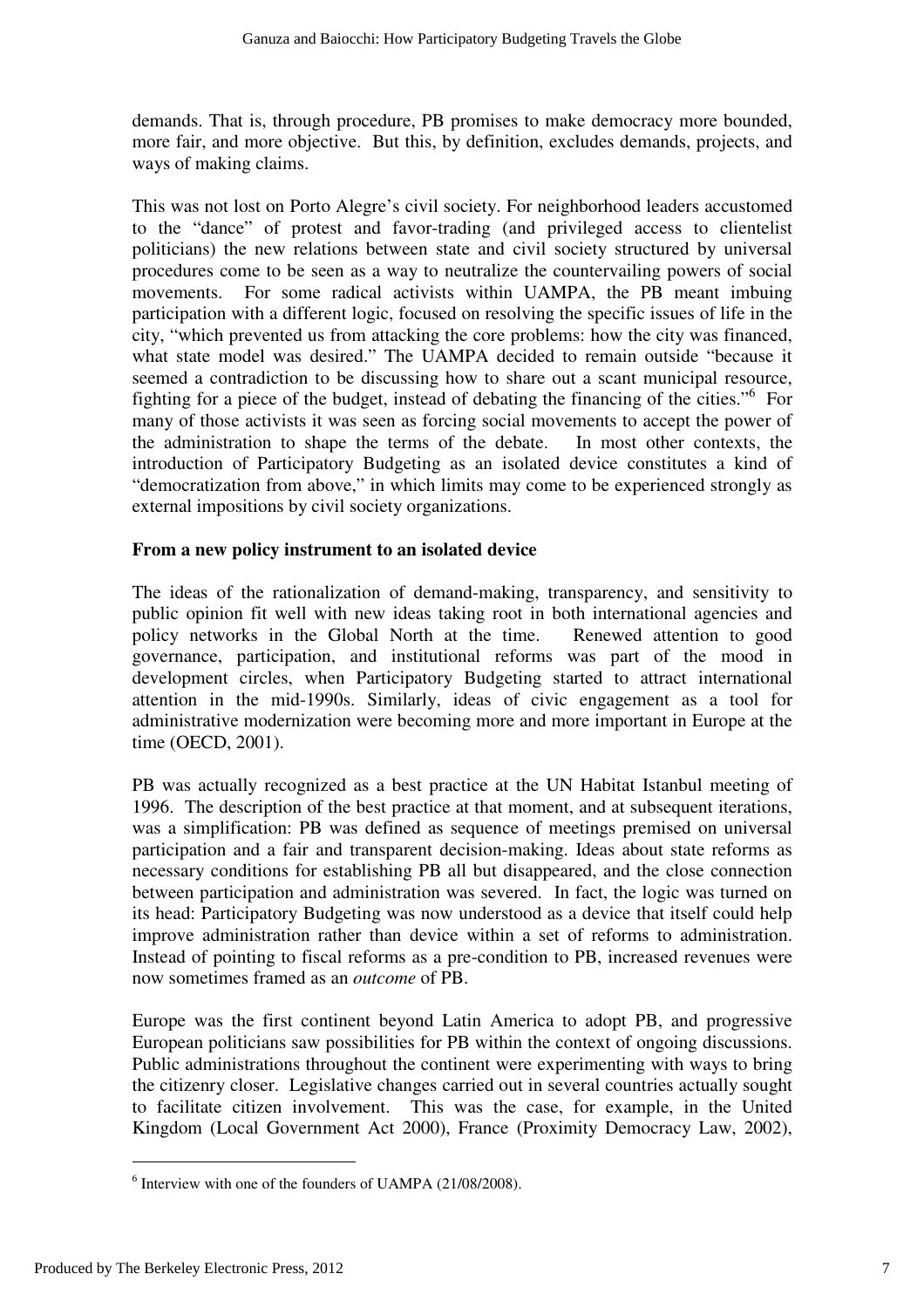Spain (Local Government Modernisation Law 2003), Holland (Local Democracy Law 2002). All of these reforms were seeking to increase the transparency of public management in order to enhance democratic legitimacy, by: 1) improving accountability, which seeks to make executive responsibility more transparent; and 2) increasing the amount and volume of participation in government. The effect of this has been the proliferation of new participatory instruments in France (Sintomer and Maillard, 2007), in the United Kingdom (Birch, 2002), Spain (Ganuza and Francés, 2011) and many other countries (Smith, 2009). Between 2000 and 2010, European experiences increased from a handful to more than 200.

The European experiences are very different from one another, with some clear national patterns (Sintomer et al., 2008). The British experiences, for example, sometimes have to do with smaller amounts of money and with social service projects, while Spanish experiences have more of a focus on urban infrastructure. But Spanish experiences are unique in their mixed model of representation, allowing for a set-aside number of citywide seats for neighborhood associations, while French experiences have taken place at the sub-municipal level. The diversity speaks to the inventiveness of implementers and the role that different kinds of local actors have played in cobbling their experiences together. But it also speaks to the plasticity of PB as an institution, a plasticity that comes from its apparent political neutrality and low institutional profile. In the majority of cases in Europe, PB required no institutional reforms or changes.

One clear consequence of the transformation of PB into a best practice has been the marginalization of social justice principles that inspired the initiative in the first place. It has instead joined the loose toolkit of ideas for innovative good governance, part of the "fast policy transfer" that has been described as characteristic of our era (Peck, 2011). As such it can be reassembled and rendered compatible with the most diverse projects. In the 2000s, for example, in the Andean region, PB was promoted by *both* the USAID and internationalist activists of the Chavez government (which also adopted it as a national policy). The PB Unit, a promoting organization in England, in one of its how-to pages, describes how to make a pitch for PB to your local city councilor, instructing advocates to choose from a menu of arguments to make for it based on the councilor's political leanings. Greens and progressives find resonance in PB's local empowerment, but centrists and conservatives do so as well: as a "*sensible* step in decentralising and localising responsibility," PB is promoted as fostering "community cohesion," "innovation," "social entrepreneurship" and "restoring trust" in government.<sup>7</sup> By and large, PB is justified in terms of its results in terms of good governance, those "things that enable a government to deliver services to its people efficiently" (Wolfowitz 2006: 3)."

## **Ambiguities and Political Openings**

Like many other tools for good governance, PB today is prized for its value-neutrality, its ease of implementation, and its ability to attract many different kinds of institutional stakeholders. But this has not been without ambiguities, however.

There are potential conflicts provoked by a new idea of participation (of a universal political subject) and an administration with routines and objectives designed for

 $^{7}$  http://www.thepeoplesbudget.org.uk/makethecase/conservative/ accessed May 16<sup>th</sup> 2012.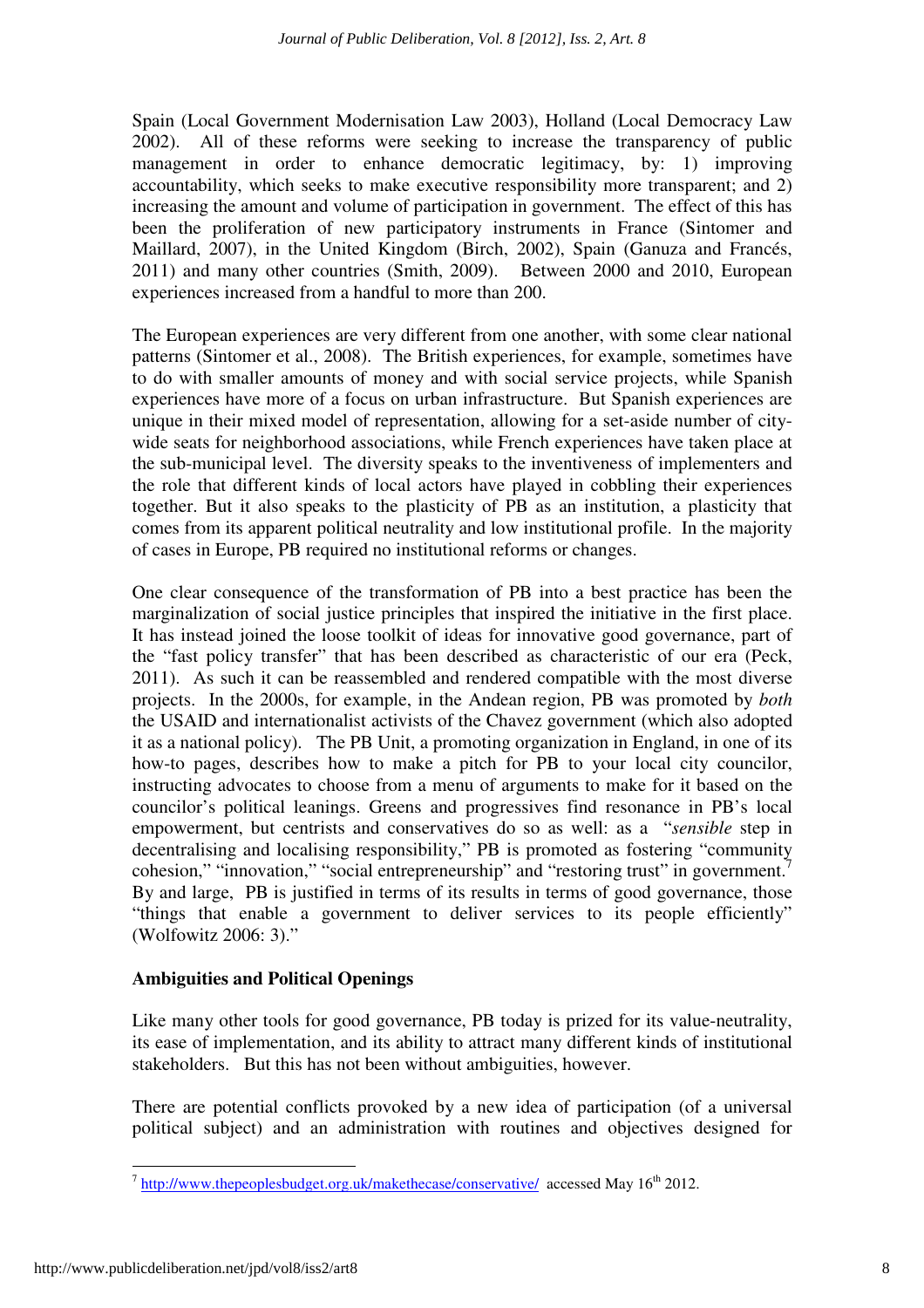economic efficiency. Even when PB is a marginal to an administration, there is also an unpredictable element. Once public space is open to all citizens, it allows people to have a voice, even when its influence is diffused. Competing logics of participation, representation, and what counts as expert knowledge can come to clash within even the most well-organized PB process.

A second ambiguity concerns the perceived need for PB. It is not surprising that if PB is called for when there is a deficit in good governance, then PB can be also treated as a redundant process. At an interview at the World Bank, an expert told us that his concern was where there is the rule of law, the PB can be a costly repetition of institutions of representative democracy. Only in absence of democratic participation, "*then* one has to have some sort of participatory process to hear the voices that have not been heard." This is a common perspective among politicians.

There are also profound ambiguities in *what PB is and what it is supposed to do*. In the practitioner and scholarly literatures there are often disputes about how to define PB, or if a particular experience "is or isn't really" a case of Participatory Budgeting. In Europe, for example, most experiences are advisory with the exception of Spain. If we take into consideration these procedural characteristics, PB in Brazil (Avritzer, 2006) would have nothing to do with what would happen in Europe (Sintomer et al., 2008) and none of these with what happens in China (He, 2011). For many practitioners, the bright line has to do with decision-making. Is decision-making within a particular experience of PB "binding" or merely "advisory"? For others, the dividing line has to do with a minimum quality of participation. Vague ideas about "participation" and even about Participatory Budgeting, are like other things that travel in "ideoscapes," those constant flows of "ideas, terms and images, including 'freedom', 'welfare', 'rights', 'sovereignty'" (Appadurai, 1993: 224) The sources of these ideas can be manifold, their coherence is loose, and multiple local interpretations are always possible. Particularly because the proponents of Participatory Budgeting can be so different, it is possible, at any one site, for experts and implementers to run up against quite divergent local interpretations of what PB can be. How central social justice is for a particular experience, for example, can be a profound source of ambiguity.

But the most salient concern about PB is the ambiguous relationship to the administration. In most cases, the implementation of PB has been outside of the administrative machinery, not as a way to transform governing, but a new way to link administration and civil society. The logic of a participatory experience anchored in a process of decision-making on public affairs can come to collide with institutional structures set up for something else. Many administrations promoted PB as an alternative to the existing connectors between civil society and administration, but without transforming the latter. Participatory Budgeting was then expected to achieve desired outcomes (to improve the administration, for example, or to increase citizen trust), regardless of changes in administrative organization. This has also been a source of tremendous confusion.

It is for this reason that we think that Participatory Budgeting is not at an ideological end-game and that emancipatory possibilities exist within even experiences completely divorced from the administrative apparatus and organized around the rhetoric of new public management. We agree with critics that it appears unlikely that the conditions that produced a political project that linked participation to both real administrative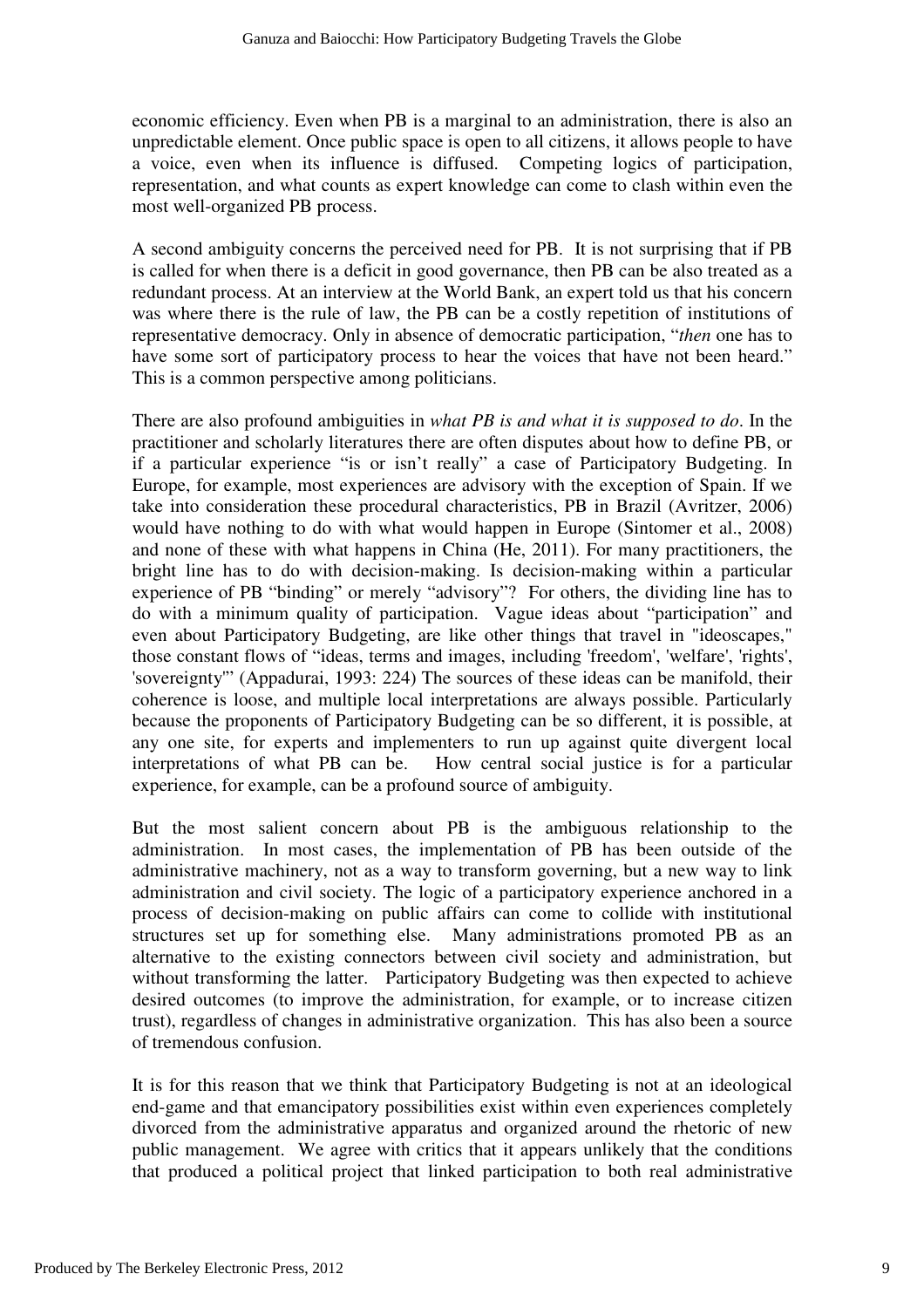reforms and an imaginary of social justice will be repeated. This does not mean that particular experiences cannot occasion moves toward transformation. Rather it suggests different critical tasks, and indeed a renewed importance of critique. The study of these new mechanisms of participation ought not to forget this political dimension of any policy instrument, which means thinking about the consequences and impact of the new participatory logic from the viewpoint of the exercise of power and not only from the viewpoint of those who participate. Indeed, can the citizenry use PB to mount a practical opposition to the state? If citizens cannot debate and change the rules, if there is no plural inclusion of citizenry, or if decision-making procedures are not transparent, then PB may conceal a new form of domination that has nothing to do with a new process of democratization. In this respect, as long as we recognize the importance of society's self-organizing capacity as a means of controlling public powers, PB can offer a good environment as much as it can be a black box for other purposes.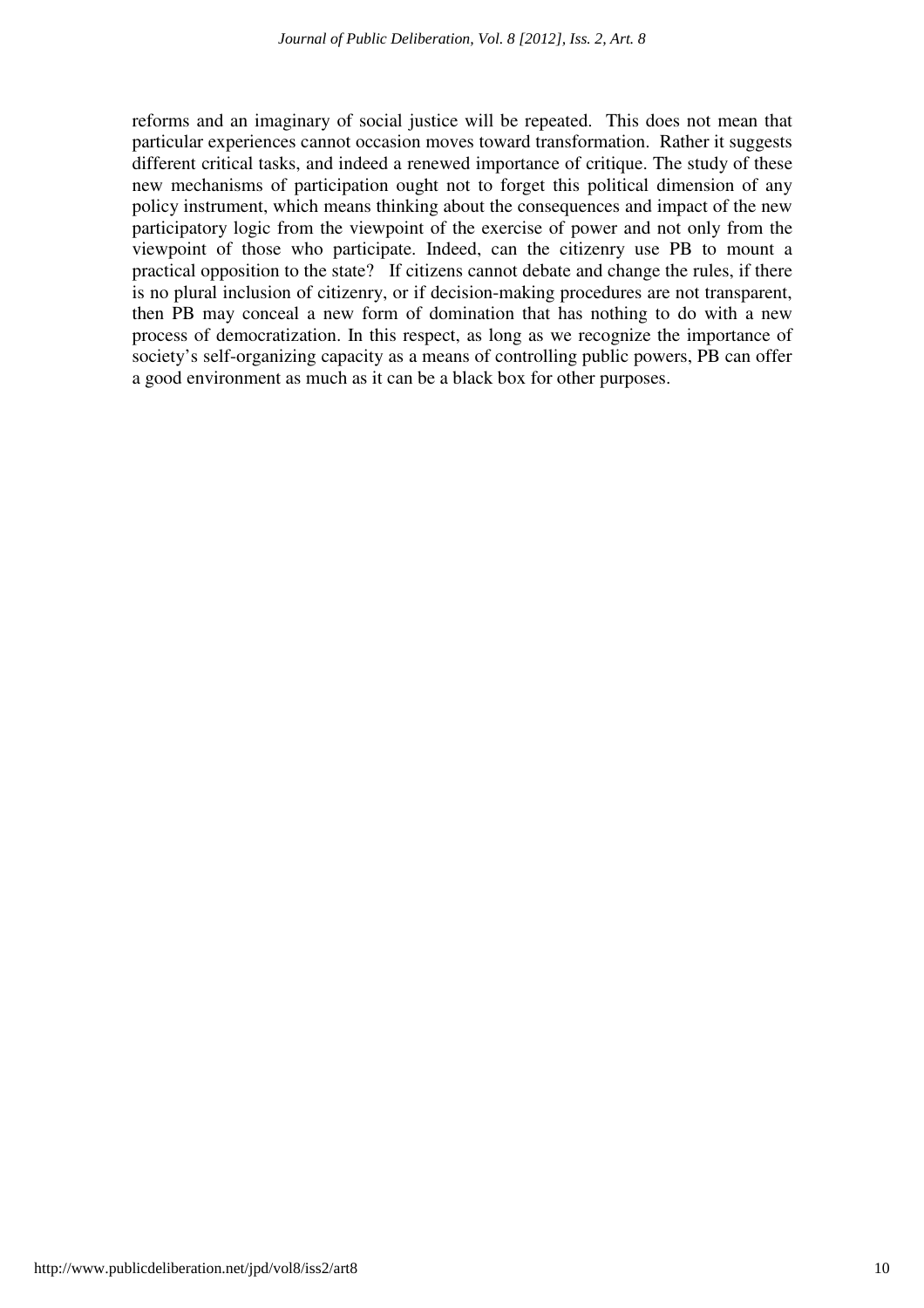#### **Works Cited**

Abers, R. *Inventing Local Democracy: Grassroots Politics in Brazil*, Colorado: Lynne Rienner Publicshers (2000)

Appadurai, A, "Disjuncture and Difference in the Global Cultural Economy" in S.During (ed), *The Cultural Studies Reader*, London: Routledge (1993): 220-232.

Avritzer, L. "New public spheres in Brazil: local democracy and deliberative politics". *International Journal of Urban and Regional Research* 30, nº 3, (2006): 623-37.

Baierle, S. *La experiencia brasileña en el Presupuesto Participativo: el caso de Porto Alegre*, in Prefectura Municipal Porto Alegre, Financiación local y Presupuesto Participativo, Seminario de lanzamiento, Red 9 Urb-al (2003)

Baiocchi, G. *Militants and Citizens*. Stanford University Press, Palo Alto (2005)

Birch, D. *Public participation in local government, a survey of local authorities*. Office of the Deputy Prime Minister, London, ODPM (2002)

Bremaeker, F.E.J "Panorama das finanças municipais em 2003" Instituto Brasileiro Administraçao Municipal, *Série Estudos Especiais* nº77 (2004)

Carvalho, M. C. and Débora Felgueiras, *Orçamento Participativo no ABC: Mauá, Ribeirao Pires, Santo André*, Sao Paolo, POLIS (2000)

Cohen, J.L. and Andrew Arato. *Civil society and political theory*. Cambridge: MIT Press (1992)

Ganuza, E and Francisco Frances. 'The deliberative turn in participation: the problems of inclusion and deliberative opportunities in participatory budgeting'. *European Political Science Review*, 4, nº 2 (2012): 283-302

Genro, T. "Um Debate Estratégico." In *Governo e Cidadania: Balanço e Reflexões Sobre o Modo Petista de Governar*, edited by I. Magalhães, L. Barreto, and V. Trevas. SãoPaulo: Editora Fundação Perseu Abramo (1999)

Genro, T. "Licoes da Intervencao." in *A Intervencao Nos Transportes Coletivos*, edited by J. A. d. Lima. SãoPaulo: CEDI (1990): 51-63

Habermas, J. *Between Facts and Norms*. Cambridge: MIT Press (1996)

He, Baogan. "Civic engagement through participatory budgeting in China: three different logics at work", *Public Administration and Development*, 31 (2011): 122-131

Lascoumes, P. and Le Gales, P.. Introduction: Understanding Public Policy through Its Instruments? From the Nature of Instruments to the Sociology of Public Policy Instrumentation. *Governance*, *20, nº* 1, (2007) :1-21.

Latour, B. *Science in Action*, Cambridge: Harvard University Press (1987)

Marquetti, A**.** "Participação e redistribuição: o Orçamento participativo em Porto Alegre". In *A inovação democrática no Brasil* edited by Avritzer, L. y Navarro, Z. São Paulo: Cortez (2003)